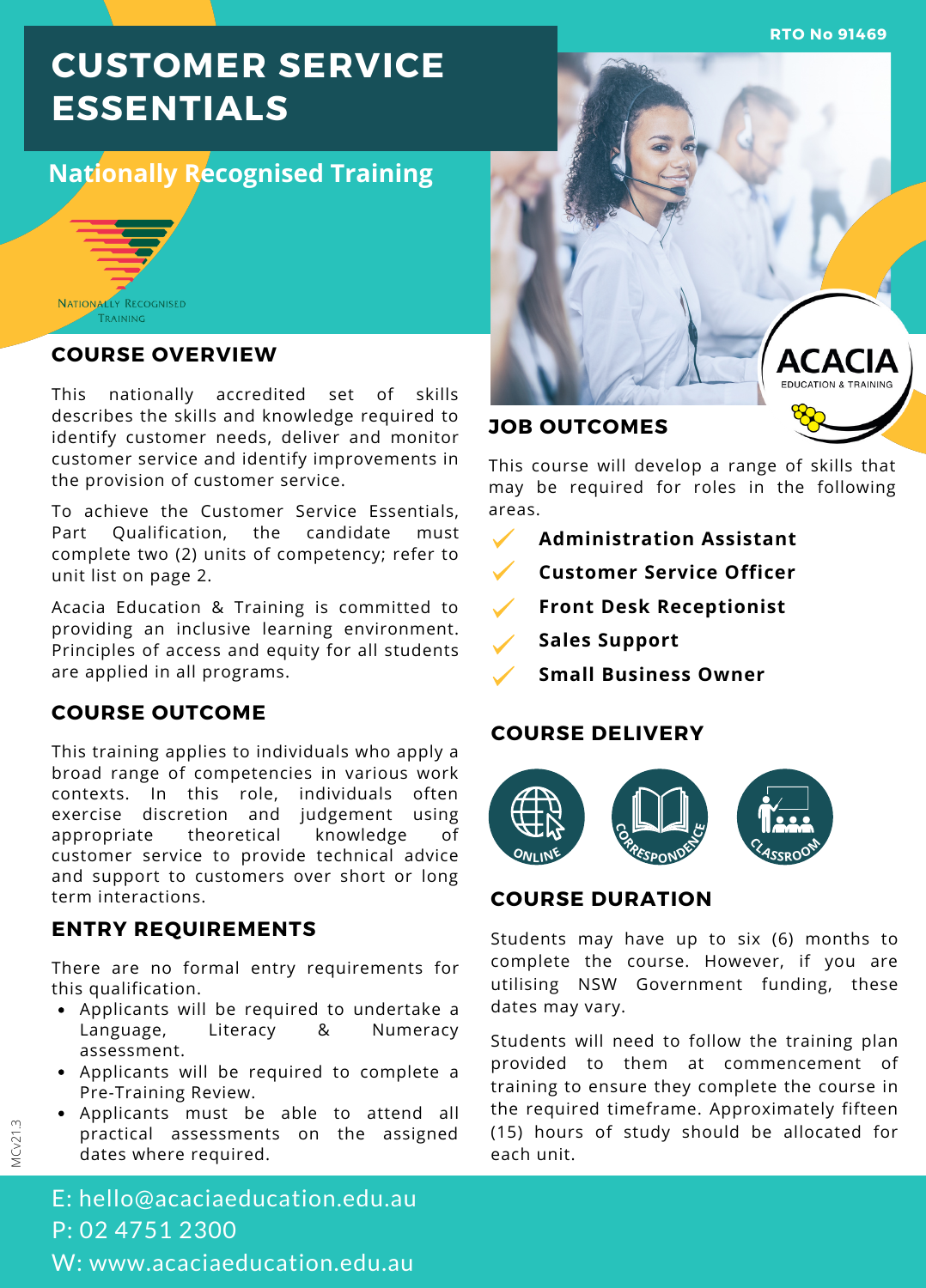# **ESSENTIAL SKILLS FOR THE WORKPLACE**



# **UNITS OF COMPETENCY**

Below are the units of competency required for this course.

| UNIT CODE | UNIT DESCRIPTION                           |
|-----------|--------------------------------------------|
| BSBOPS304 | Deliver and monitor a service to customers |
| BSBOPS305 | Process customer complaints                |

# **UNIT OVERVIEW**

#### **BSBOPS304- Deliver and monitor a service to customers**

This unit describes the skills and knowledge required to identify customer needs, deliver and monitor customer service and identify improvements in the provision of customer service.

*Knowledge Evidence examples: explain organisational policy and procedures for customer service, including handling customer complaints; provide examples of verifiable evidence that could be used to review customer satisfaction.*

*Performance Evidence examples: identify customer needs using appropriate questioning and active listening skills; provide customer service in accordance with organisational requirements; respond to and record customer feedback and action taken according to organisational standards, policies and procedures.*

#### **BSBOPS305 - Process customer complaints**

This unit describes skills and knowledge required to handle formal and informal negative feedback and complaints from customers.

*Knowledge Evidence examples: explain the communication skills required when handling customer complaints; outline organisational procedures and standards for processing complaints; list external bodies to which complaints could be referred.*

*Performance Evidence examples: process and document customer complaints according to organisational and legislative requirements; use effective communication techniques to discuss options and resolve complaints; follow correct procedures when referring and following up complaints.*